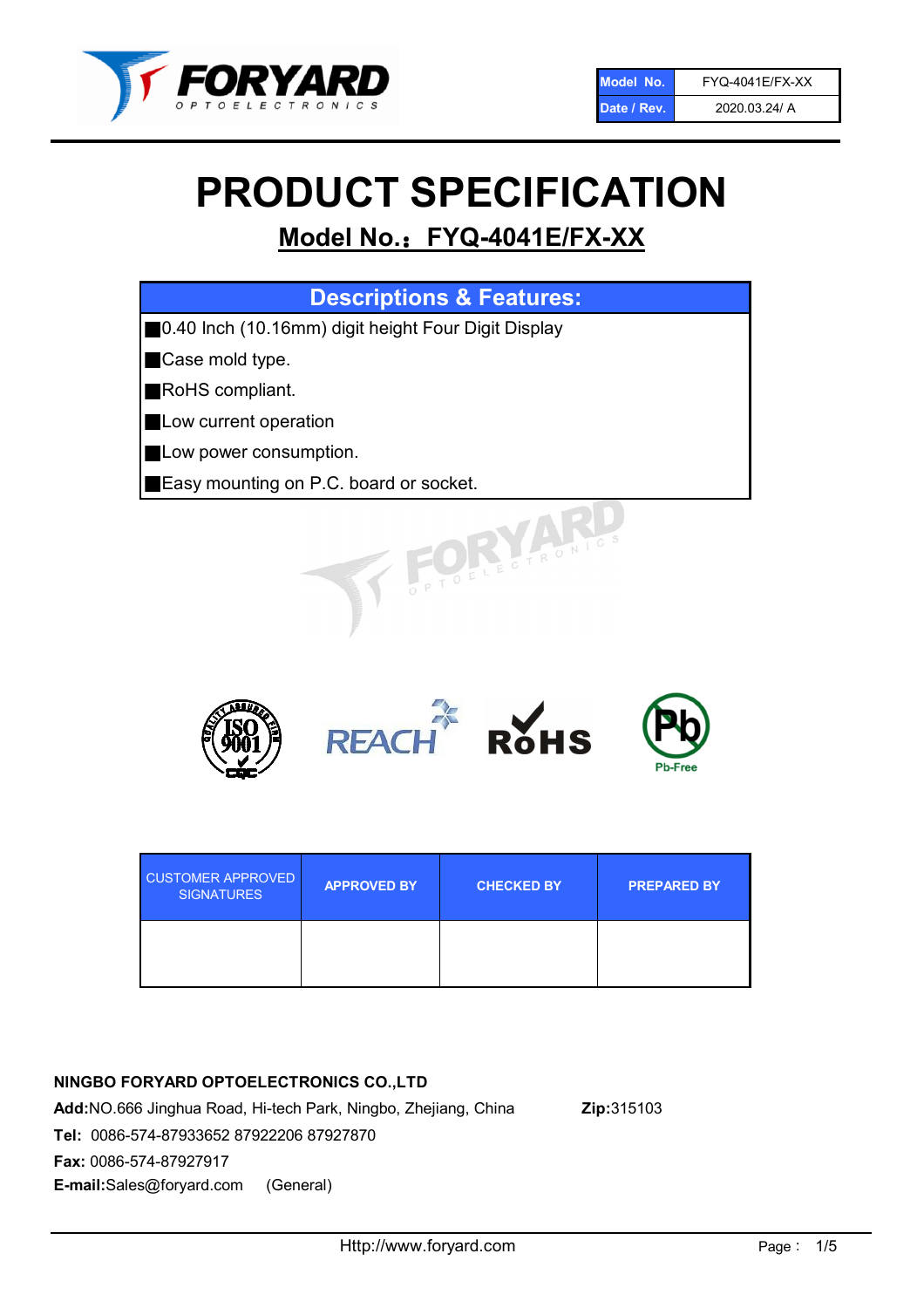

| Model No.   | <b>FYQ-4041E/FX-XX</b> |
|-------------|------------------------|
| Date / Rev. | 2020.03.24/ A          |

## Model No.: FYQ-4041E/FX-XX

#### ■ -XX: REF Surface / Epoxy color

| Color<br><b>Number</b>      |               |                           |               |            |
|-----------------------------|---------------|---------------------------|---------------|------------|
| REF Surface Color   O White |               | I○ Black  ○ Grav          | $\circ$ Red   | IO Green   |
| Epoxy Color                 | ○ Water Clear | $\circ$ White $\circ$ Red | $\circ$ Green | ( ) Yellow |

#### ■ Mechanical Dimensions





Notes:

- 1. All pins are Φ0.50[.020]mm
- 2. Dimension in millimeter [inch], tolerance is ±0.25 [.010] and angle is ±1° unless otherwise noted.
- 3. Bending≤Length\*1%.
- 4.The specifications,characteristics and technical data described in the datasheet are subject to change without prior notice.
- 5.The drawing is different from the actual one, please refer to the sample.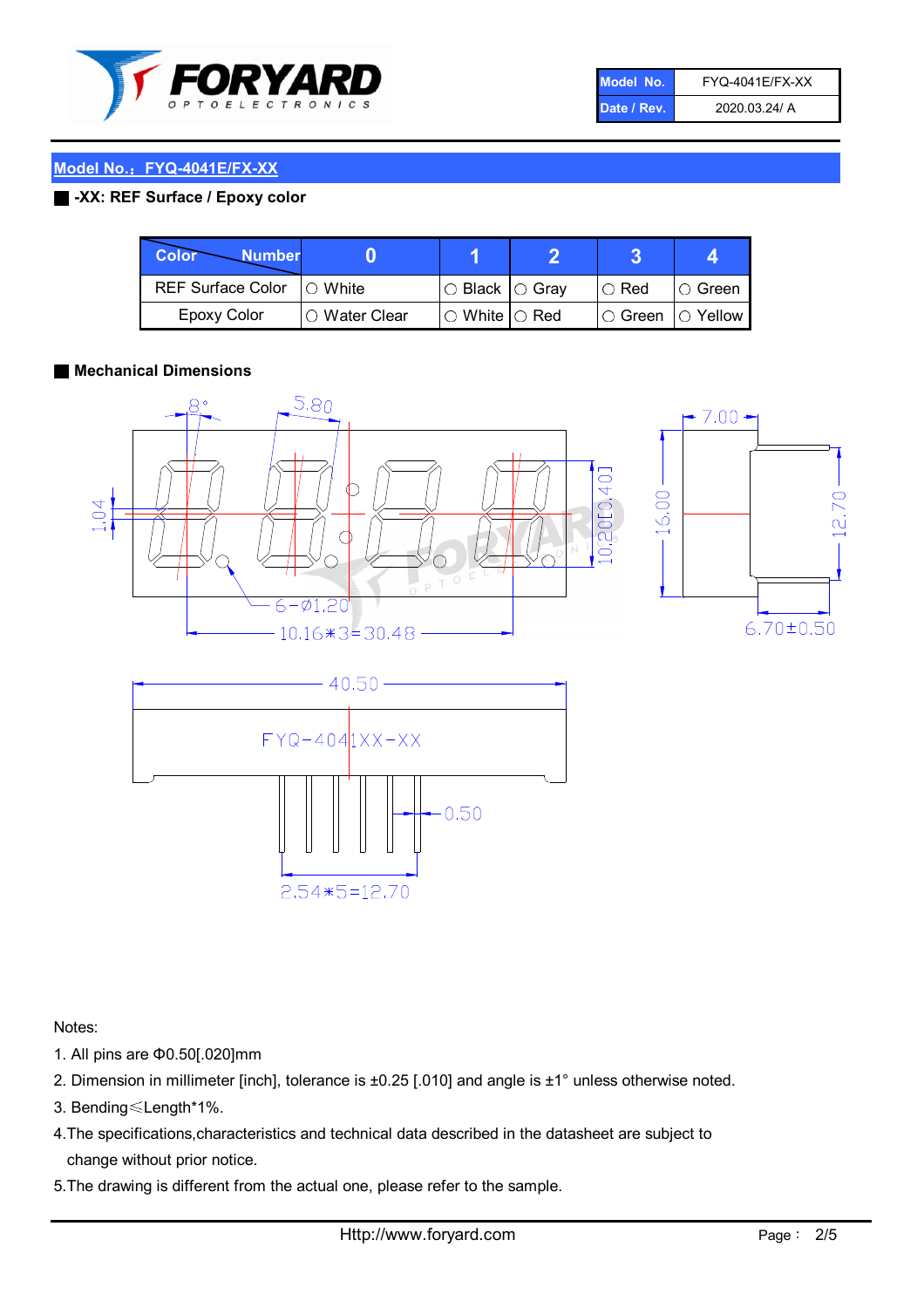

| Model No.   | <b>FYQ-4041E/FX-XX</b> |
|-------------|------------------------|
| Date / Rev. | 2020.03.24/ A          |

# Model No.: FYQ-4041E/FX-XX

# ■ All Light On Segments Feature & Pin Position





Common Cathode

 $FYQ - 4041FX$ 

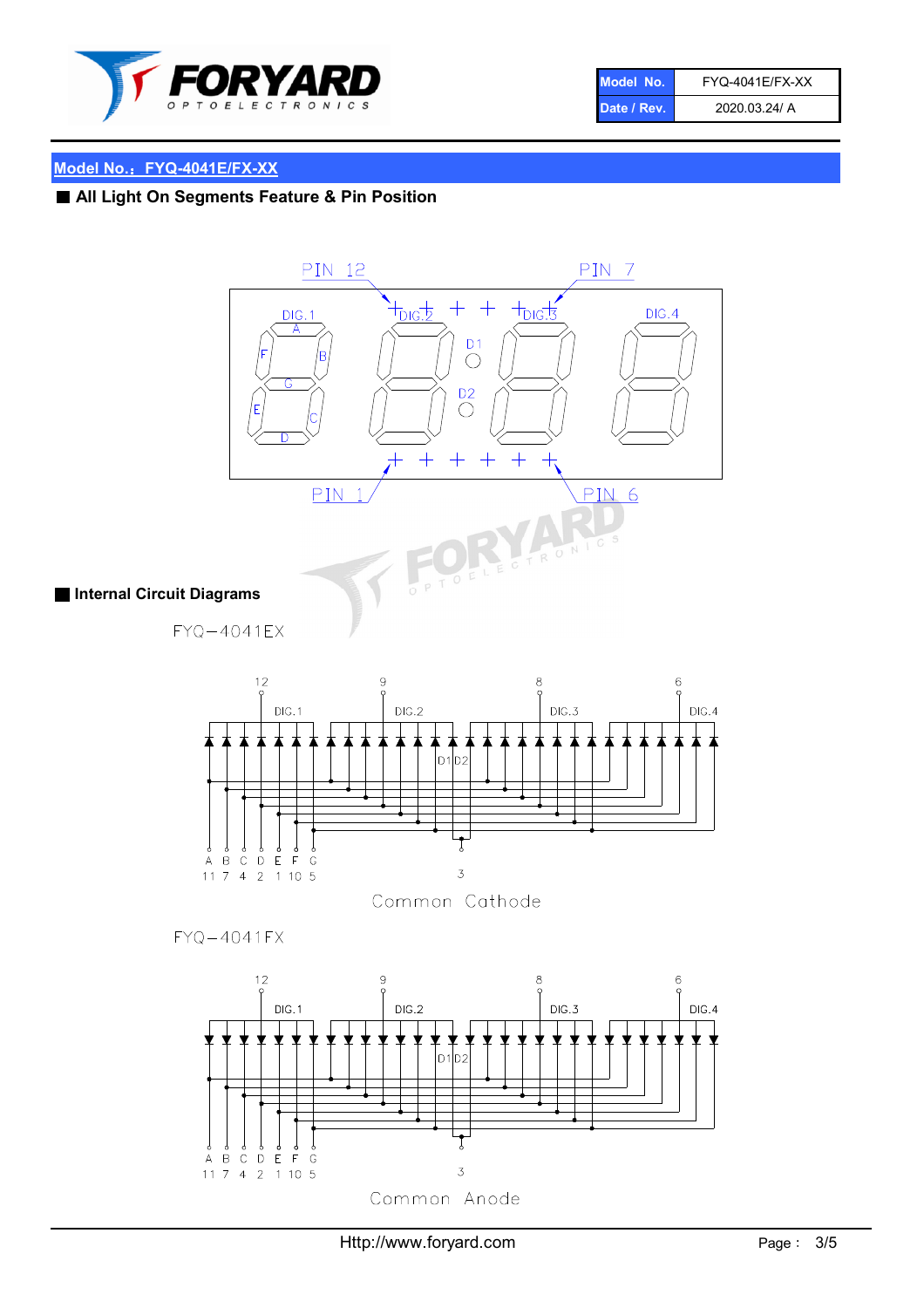

| Model No.   | <b>FYQ-4041E/FX-XX</b> |
|-------------|------------------------|
| Date / Rev. | 2020.03.24/ A          |

(Ta=25℃)

#### Model No.: FYQ-4041E/FX-XX

#### Absolute maximum

| solute maximum ratings       |               |                       |              |            | (Ta=25℃)    |
|------------------------------|---------------|-----------------------|--------------|------------|-------------|
| <b>Parameter</b>             | <b>Symbol</b> | <b>Test Condition</b> | <b>Value</b> |            |             |
|                              |               |                       | <b>Min</b>   | <b>Max</b> | <b>Unit</b> |
| Reverse Voltage              | VR            | $IR = 30$             | 5            |            |             |
| <b>Forward Current</b>       | ΙF            |                       |              | 30         | mA          |
| Power Dissipation            | Pd            |                       |              | 100        | mW          |
| <b>Pulse Current</b>         | Ipeak         | Duty=0.1mS,1KHz       |              | 150        | mA          |
| <b>Operating Temperature</b> | Topr          |                       | $-40$        | $+85$      | °C          |
| Storage Temperature          | Tstr          |                       | $-40$        | $+85$      | °C          |

#### ■ Electrical-Optical Characteristics

#### ● Color Code & Chip Characteristics:(Test Condition:IF=10mA)

Typ Max S | Hi $\textsf{Red}$  | AlGaInP | 660nm LE 20nm | 2.00 | 2.50 D | Super Red | AIGaAs/DH | 650nm | 20nm | 2.00 | 2.50 E | Orange | GaAsP | 625nm | 35nm | 2.00 | 2.50 A | Amber | GaAsP | 610nm | 35nm | 2.00 | 2.50 Y | Yellow | GaAsP | 590nm | 35nm | 2.00 | 2.50 G Yellow Green AIGaInP | 570nm | 10nm | 2.00 | 2.50 3.00 3.80 3.00 3.80 W | White | InGaN/GaN | X=0.29,Y=0.30 |CCT:9500K| 3.00 | 3.80 UHR Ultra Hi Red | AlGaInP | 640nm | 20nm | 2.00 | 2.50 UR | Ultra Red | AlGaInP | 635nm | 20nm | 2.00 | 2.50 UE Ultra Orange | AIGaInP | 625nm | 20nm | 2.00 | 2.50 UA Ultra Amber | AIGaInP | 610nm | 20nm | 2.00 | 2.50  $UV$  Ultra Yellow  $\vert$  AlGaInP  $\vert$  590nm  $\vert$  20nm  $\vert$  2.00  $\vert$  2.50  $\text{UG}$  Ultra Yellow Green | AIGaInP | 570nm | 30nm | 2.00 | 2.50 PG Pure Green | InGaN | 520nm | 36nm | 3.00 | 3.80 30nm 3.00 3.80 30nm 3.00 3.80 UW |Ultra White | InGaN/GaN | X=0.29,Y=0.30 |CCT:9500K| 3.00 | 3.80 40~85 60~120~180 40~70 Segment-to-Segment Luminous Intensity ratio(Iv-M) 1.5:1 610nm 9~20(mw) 350~450 470nm 120~180 120~180 Ultra Blue InGaN/GaN InGaN/GaN 9~20(mw) 20~50 280~600 570nm | 30nm | 2.00 | 2.50 | 20~60 470nm 590nm InGaN/GaN B Blue I InGaN 570nm | 10nm | 2.00 | 2.50 | 10~20 30~105 30~135 460nm 520nm Ultra brightness **AlGaInP** AlGaInP 60nm AlGaInP 640nm Peak Wave Length $(\lambda_{\rm P})$ UB 460nm 635nm AlGaInP AlGaInP AlGaInP InGaN/GaN AlGaInP 10~20 Luminous **Intensity** (Iv) Unit:mcd AlGainP 660nm GaAsP GaAsP AlGaAs/DH **Spectral** Line halfwidth (∆λ1/2) 10~20 Standard brightness Forward Voltage(VF) Unit:V 15~30 10~20 625nm GaAsP 590nm **Emitting Color Dice Material** 10~21 610nm

#### Note:

1.Luminous Intensity is based on the Foryard standards.

2.Pay attention about static for InGaN